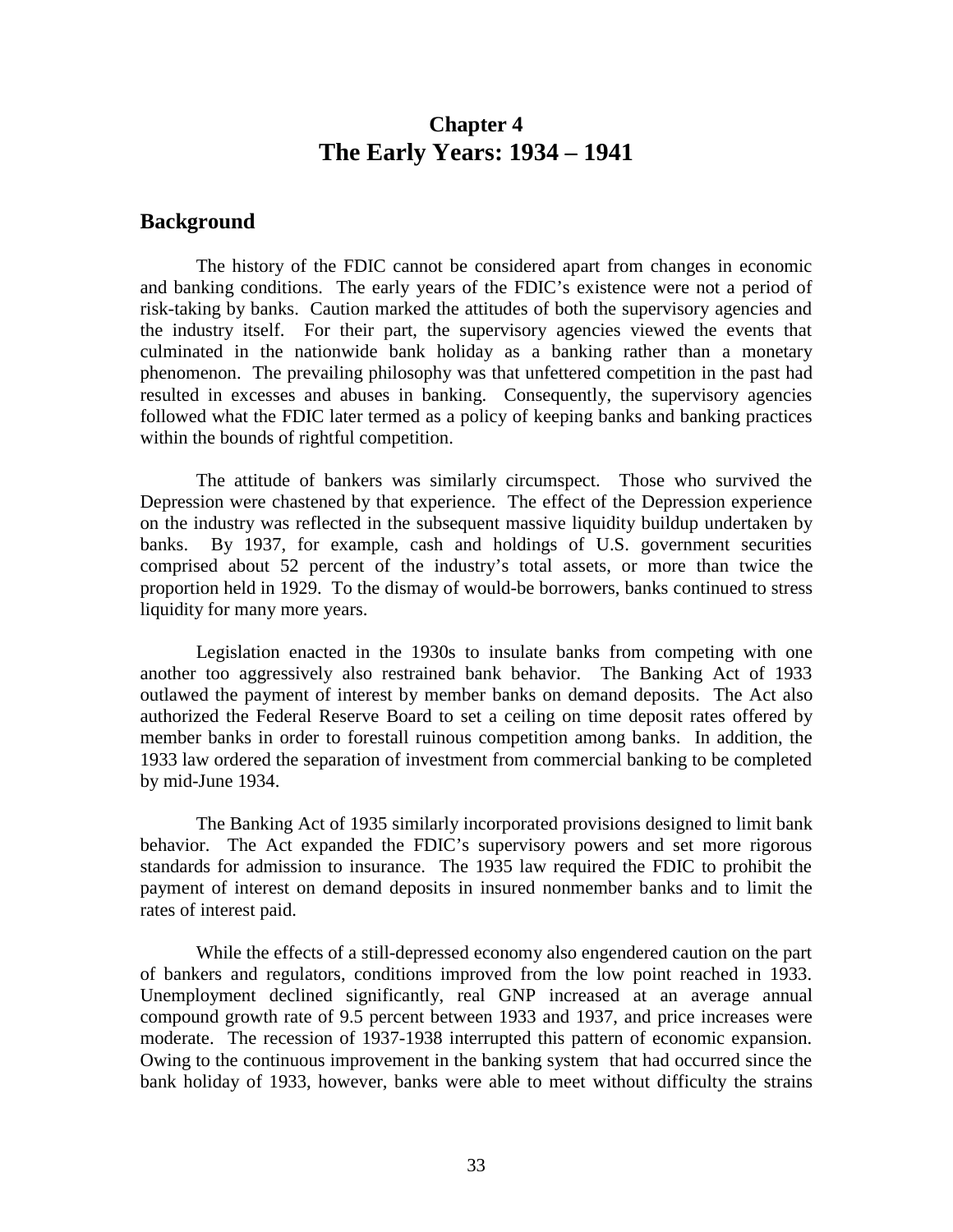resulting from the decline in business activity that ensued. Following the recession, economic conditions improved once again as real GNP rose and unemployment abated.

# **Capital Rehabilitation**

After the initial admission examinations had been completed, in early 1934 the FDIC shifted the emphasis of its examination function from determining minimal acceptability to the strengthening of weaker banks, particularly in the area of capital adequacy. It was determined that minimal safety required banks to have net sound capital equal to at least 10 percent of deposits. Net sound capital was defined as equity, capital notes, debentures and reserves, less assets classified as worthless or of doubtful value, including bond depreciation. Based upon admission examination findings, all banks not meeting this standard were reexamined during the first six months of 1934.

The same cooperation accorded to banks initially rejected for deposit insurance was given to those banks requiring capital rehabilitation. Of the state nonmember banks admitted to the fund, 35 percent were found to be undercapitalized. Subsequent examinations and rehabilitative efforts reduced this ratio to just 13 percent by the end of 1934. Many other banks recorded significant improvements though they still fell short of the 10 percent standard. For example, 20 percent of the initial applicants had net sound capital of less than 5 percent, but by year-end 1934, only 3 percent were under this level. This improvement in capital was achieved despite the fact that insured nonmember banks wrote off adversely classified assets equal to 20 percent of their total capital. The RFC supplied most of the funds used to offset these write-offs, while the remainder was supplied by local interests and retained earnings.

By the end of 1934, the concept of federal deposit insurance was generally accepted, even by most of its detractors. As one measure that public confidence had been restored, bank runs were no longer a significant problem, although they did not disappear altogether. Local concerns about the solvency of an individual bank still gave rise to occasional bank runs. In some instances, fears were aroused when it was felt that bank examiners had overstayed their "normal" visit to a bank, although these fears were usually groundless.  $24$ 

#### **Safety-and-Soundness Examination Policy**

After completing its first two examination tasks – admissions and capital rehabilitation – the FDIC again shifted its examination focus and concentrated on developing permanent examination policies and procedures. The purposes of these examinations were fivefold:

- 1. Appraise assets in order to determine net worth;
- 2. Determine asset quality;

<sup>&</sup>lt;sup>24</sup>Interview with Neil Greensides (former Chief, FDIC Division of Examinations), Washington, DC, August 16, 1983.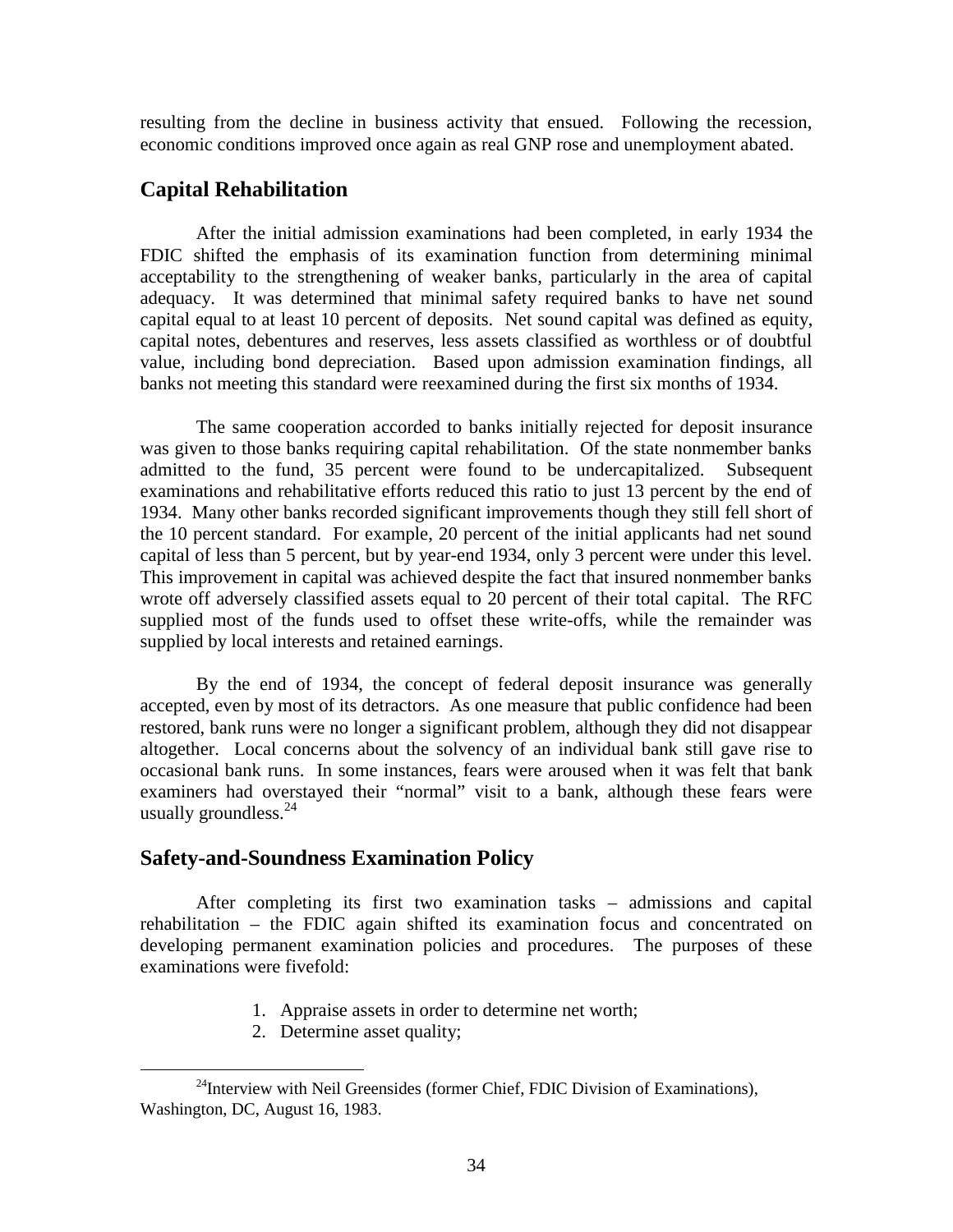- 3. Identify practices that could lead to financial difficulties;
- 4. Appraise bank management; and
- 5. Identify irregularities and violations of law.

In addition to completing and reviewing its own examinations, in 1936 the FDIC began reviewing examination reports of national and state member banks because the FDIC had an insurance exposure for these banks supervised by the Comptroller of the Currency and the Federal Reserve.

Some analysts came to the conclusion that supervisory policies in the 1930s were unduly harsh, and that recessionary periods were not the time to pressure banks to sell depreciated assets and reduce risk. Such practices, it was felt, would lead to a restriction of credit as well as otherwise unnecessary bank liquidations and forced mergers. These concerns had been expressed to the Comptroller of the Currency in 1931, but policy directives at that time were generally ineffective.

A sharp recession had begun in 1937, rekindling these criticisms of bank examination policy, and in 1938 Secretary of the Treasury Morgenthau called for a conference of bank examiners. This time around, policy changes were strictly translated into examination procedures, resulting in more lenient asset valuation techniques. It was agreed that most bonds would be appraised at book value rather than market value, a policy believed to be more reflective of long-term investment quality. Moreover, a larger portion of classified assets were to be included in the capital ratio calculation. These policy shifts caused only a slight increase in aggregate capital-to-assets ratios – 12.8 percent under the new method *versus* 12.6 percent under the old – but the difference at individual banks, particularly marginal performers, could be critical.

The 1938 conference also led to a revision of the nomenclature of asset classification, establishing the four groups that have remained essentially unchanged: (I) not mentioned, (II) substantial and unreasonable risk, (III) loss is probable and (IV) uncollectible (immediate charge-off). Since 1949, categories II, III and IV have been referred to respectively as substandard, doubtful and loss.

#### **The Banking Act of 1935**

During the 20 months that the Temporary Federal Deposit Insurance Fund was in operation, the banking situation improved significantly. Attention was shifted to the specific insurance provisions of the 1933 Act. Most of those who had originally opposed deposit insurance legislation apparently had been convinced that the existence of the FDIC was a major contributing factor to the drastic reduction in bank failures. However, various provisions of the original permanent plan were viewed as not being appropriate in the new environment.

The banking industry did not like the potential for virtually unlimited assessments and generally felt that the assessment rate should be set at a relatively low level. Large banks took exception to shifting the assessment base from insured to total deposits,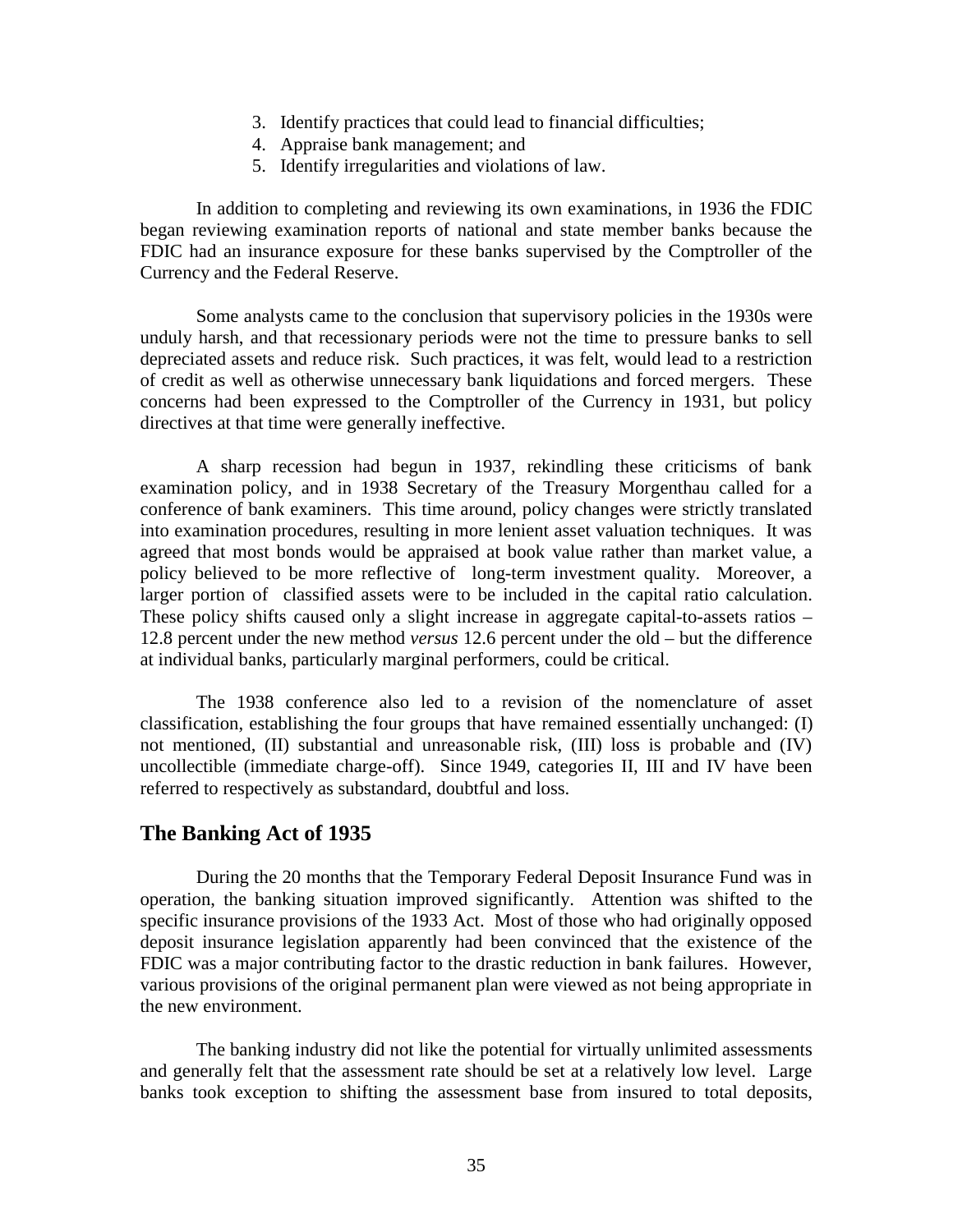contending that they would be unduly penalized because of the relatively large proportion of uninsured deposits held in larger institutions. State-chartered nonmember banks objected to mandatory membership in the Federal Reserve System as a precondition for retaining deposit insurance coverage.

*FDIC recommendations*. For its part, the FDIC was faced with a dilemma. Although the bank failure rate had dropped precipitously and the capital rehabilitation program of the RFC and the FDIC had been moderately successful, the banking system was not strong and the prospects for bank earnings were not bright. Additionally, the fears and uncertainties regarding the bank failure rate had not been dispelled by 1934 and indeed would not recede for more than two decades. The FDIC thus was faced with the problems of protecting the earnings of insured banks until capital and reserve positions could be rebuilt while, at the same time, conserving what was by historical standards a modest deposit insurance fund.

During 1934, FDIC staff began drafting what was to become Title I of the Banking Act of 1935. In hearings beginning in February 1935 before the House Committee on Banking and Currency, FDIC Chairman Leo Crowley articulated his plan for the future of federal deposit insurance. The FDIC had calculated that during the period 1865-1934, an annual average assessment rate of about one-third of 1 percent of total deposits would have been required to cover the actual losses on deposit balances in failed banks. However, if certain "crisis" years in which losses were unusually high were eliminated, the necessary rate would have been lowered to about one-twelfth of 1 percent. Adoption of the lower rate was justified on the grounds that many banking reforms and improvements had occurred to strengthen the banking system and prevent bank failures.

In addition to an assessment rate lower than historical experience would suggest, Crowley's plan consisted of a combination of stricter entrance standards for new banks and expanded authority over the actions of existing banks, expanded powers regarding the handling of failing banks, a reduction in insurance exposure (*i.e.*, retaining the \$5,000 insurance coverage rather than the higher limits envisioned in the original permanent plan) and other provisions that would tend to conserve the deposit insurance fund. From a practical point of view, the program advocated by Crowley consisted of attempting to strengthen the banking system, while using every legal means available to conserve FDIC financial resources. This philosophy dominated FDIC behavior until the mid-1960s.

*Enactment.* By early August, the two houses of Congress resolved their differences on changes in the assessment rate, accepting the rate recommended by the FDIC. A compromise also was reached on the Federal Reserve membership issue. In the final conference report, which was accepted by both houses on August 19, only insured banks with more than \$1 million in deposits would be required to join the Federal Reserve System, beginning in 1941. The membership requirement was rescinded altogether in 1939.

The Banking Act of 1935 became effective August 23, 1935. The deposit insurance provisions of the Act, with few exceptions, were identical to the draft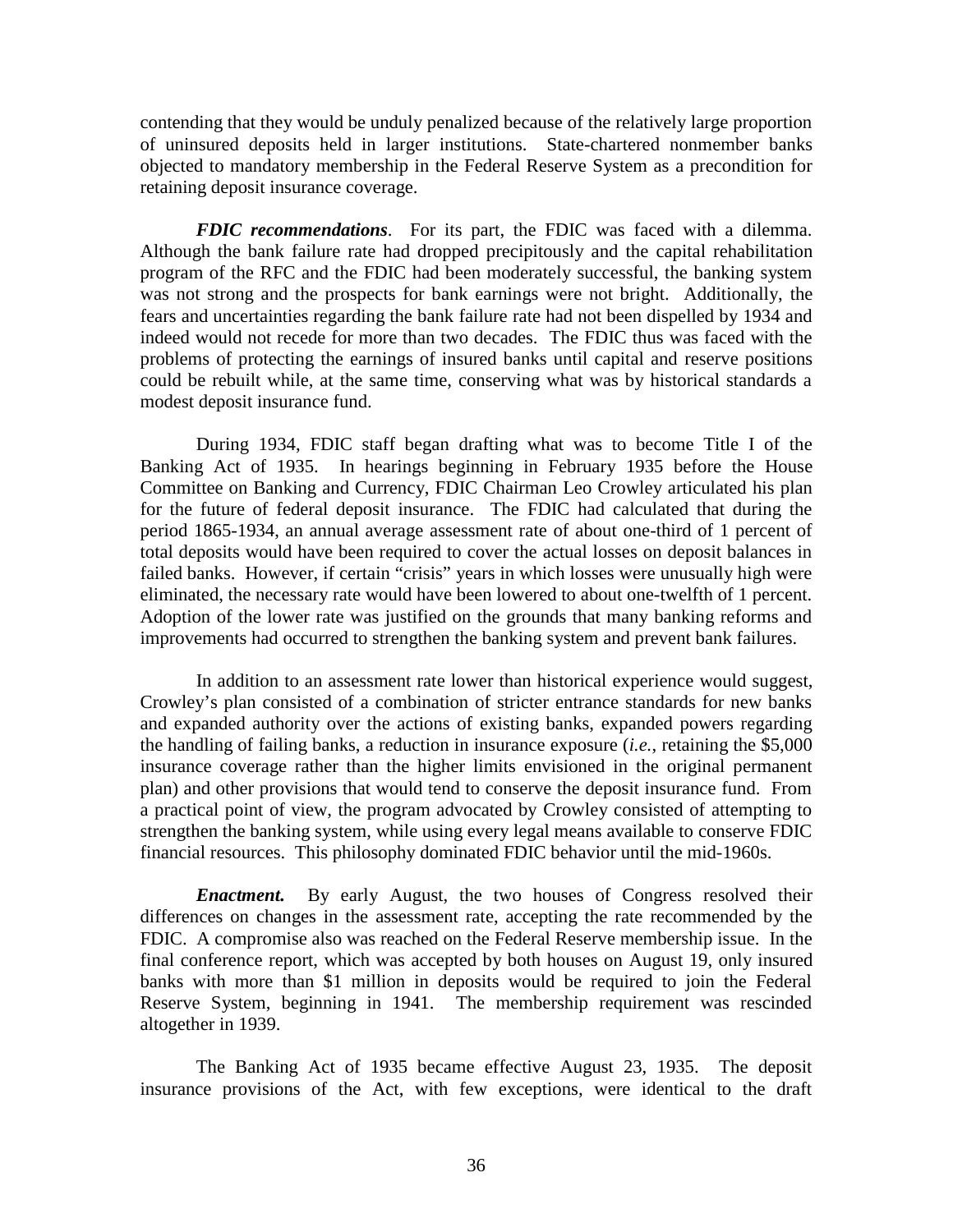legislation prepared by the FDIC. From a financial point of view, one of the most significant revisions to the original permanent plan related to the calculation of assessments levied on insured banks. The 1935 Act provided that assessments were to be based on a flat annual rate of one-twelfth of 1 percent of *total* (adjusted) deposits. The effect of this change was to shift the relative burden of the deposit insurance system to the larger banks while protecting the level of assessment income to the FDIC.

*Admissions.* The Banking Act of 1935 provided for the automatic admission to insurance under the permanent plan of all banks insured at the close of the temporary funds, except banks which signified, within 30 days, their intention to withdraw from insurance and those banks that had failed to file the required certified statement of deposits and to pay the required assessments.

Thirty-four banks insured under the temporary plan withdrew within 30 days after the close of the temporary funds. One other bank had its insurance status terminated by reason of failure to file the certified statement. Automatically admitted to insurance under the permanent plan were 14,219 banks. Of these, 14,163 were commercial banks insured in the Temporary Federal Deposit Insurance Fund and 56 were mutual savings banks insured in the Fund For Mutuals.

The 1935 Act set more rigorous standards for admission to insurance. In acting on insurance applications from new banks, the FDIC was required to consider the adequacy of the bank's capital, its future earnings prospects, the quality of its management and its usefulness in serving the convenience and needs of the community.

The revised law, moreover, provided that any balances to which an insured bank was entitled, upon termination of the temporary federal deposit insurance funds, were to be credited toward the assessment to be levied under the permanent insurance plan. These balances consisted of the unused portion of assessments collected under the temporary plan. Since investment income of the temporary funds was sufficient to pay all of the operating expenses of the FDIC and cover deposit insurance losses and expenses, insured banks received a credit for the full amount of the assessments they had paid.

*Supervisory powers.* Insured nonmember banks were required to obtain the FDIC's approval before opening new branches or reducing their capital. The Act required all insured banks to obtain approval before merging or consolidating with noninsured institutions. The FDIC was empowered to require any insured bank to provide protection and indemnity against burglary, defalcation and other similar insurable losses. If an insured bank was found by the FDIC to have continued unsafe or unsound practices, the practices were to be reported to the appropriate supervisory authorities. A bank's insurance status could be terminated if the practices were not corrected.

In order to strengthen the banking system, the FDIC was given the right to make a loan to, or purchase assets from, an open or closed insured bank to facilitate its merger or consolidation with another insured bank, if the merger would reduce the risk or avert a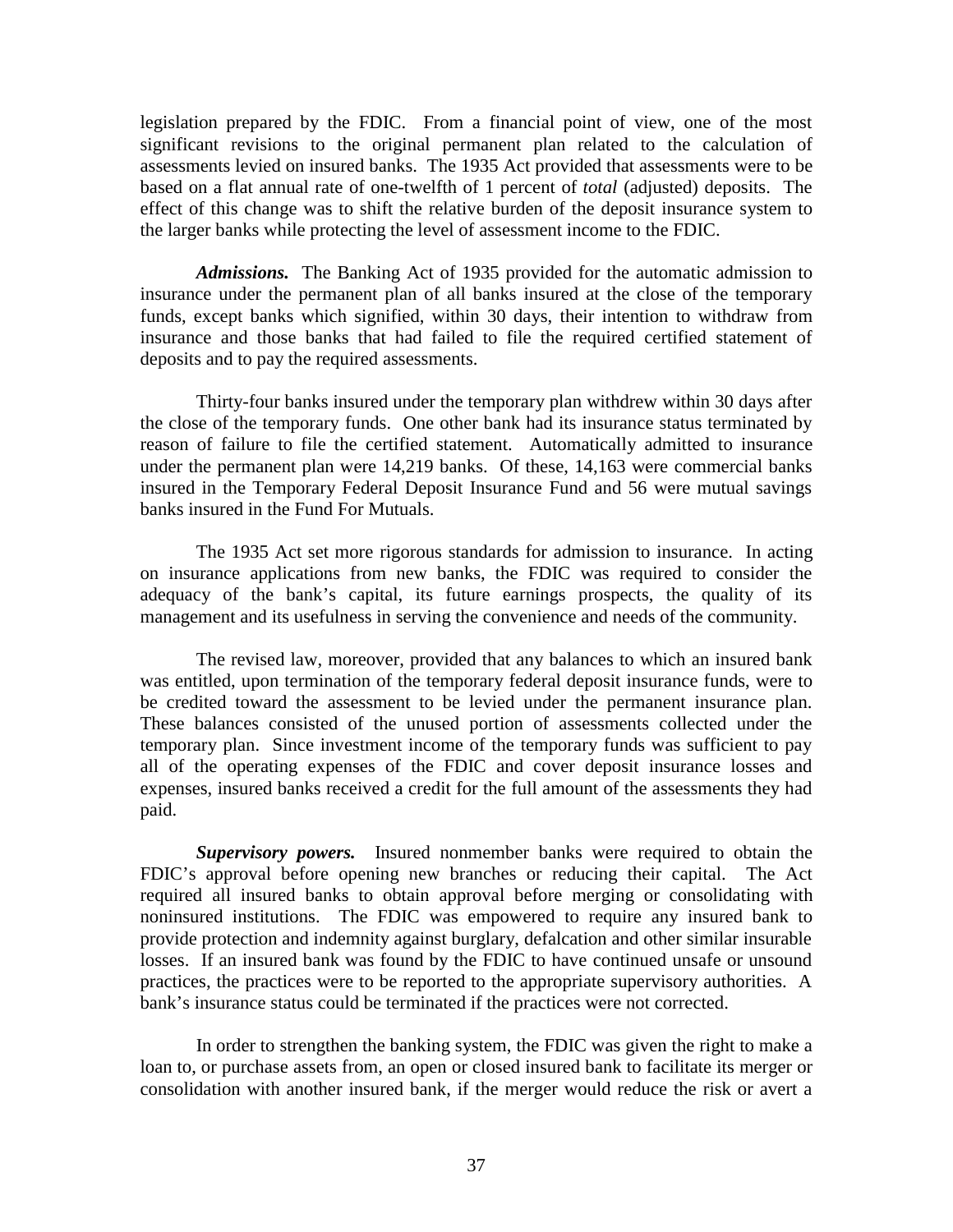threatened loss to the FDIC. This power, which was first granted on a temporary basis, later was made permanent.

The Banking Act of 1935 required the FDIC to prohibit the payment of interest on demand deposits in insured nonmember banks and to limit the rates of interest paid on savings and time deposits. The FDIC also was required to prohibit insured nonmember banks from paying any time deposit before its maturity, except as prescribed by the FDIC.

In granting these and other regulatory powers to the FDIC, Congress sought to prevent unsound competition among banks. The prevailing philosophy was that unfettered competition in the past had resulted in excesses and abuses in banking as well as other industries. The restrictive powers contained in the Banking Act of 1935 were thus consistent with the tenor of other New Deal legislative programs.

*Borrowing authority.* The FDIC was authorized to issue notes or other obligations in an amount not to exceed \$975 million, and the RFC and the Secretary of the Treasury were directed to purchase up to \$500 million of these notes if the funds were needed for the payment of depositors. The FDIC never borrowed under this provision of the Act. The Act also deleted the requirement for initial and subsequent capital subscriptions by insured banks, and the payment of dividends on capital stock held by the U.S. Treasury was eliminated.

## **Insured-Bank Failures**

The Banking Act of 1933 authorized the FDIC to pay up to \$2,500 to depositors in insured banks that failed. The only procedure to be used to pay depositors was a Deposit Insurance National Bank (DINB), a new national bank chartered without any capitalization and with limited life and powers. During the period of the temporary deposit insurance plan, January 1, 1934 to August 23, 1935, 24 insured banks were placed into receivership and their depositors paid off through a DINB. The first FDICinsured bank to fail was the Fondulac State Bank in East Peoria, Illinois, which was closed by the state in May 1934. Mrs. Lydia Lobsiger received the first federal deposit insurance payout, a check for \$1,250 dated July 3, 1934. This was the only bank to fail while the \$2,500 coverage limit was in effect.

The 1935 Act gave the FDIC the authority to pay off depositors directly or through an existing bank, and once that authority was granted, the FDIC ceased using the DINB for the next 29 years. The DINB provides a vehicle for a slow and orderly payout, and its use in recent years has been confined to situations where only limited banking services were available in the community or where a regular payoff would have been substantially delayed.

In addition to broadening the ways in which a payoff could be effected, the 1935 Act gave the FDIC the authority to make loans, purchase assets and provide guarantees to facilitate a merger or acquisition. This authority had been sought by the FDIC because of